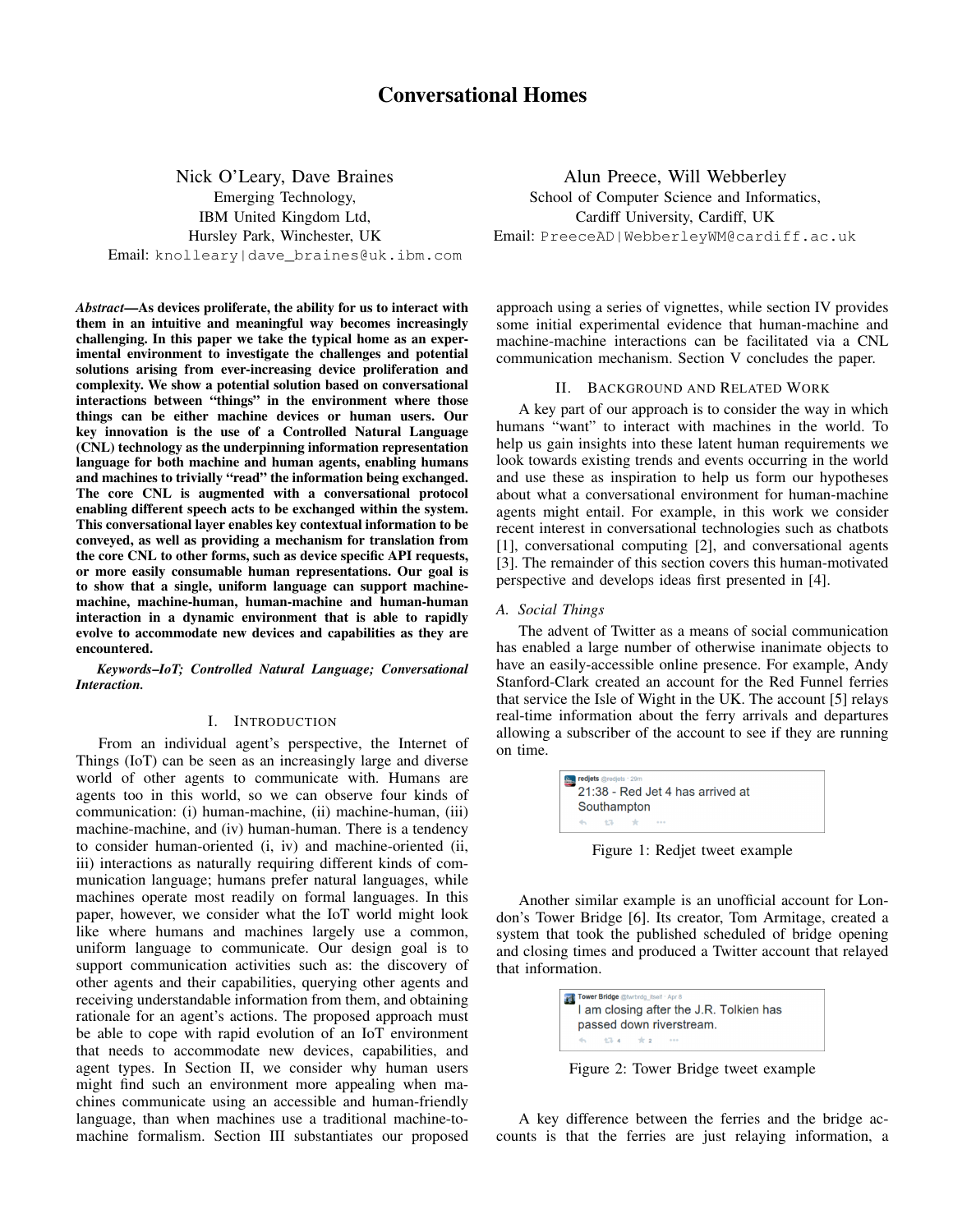timestamp and a position, whereas the bridge is speaking to us in the first-person. This small difference immediately begins to bring a more human nature to the account. But, they are ultimately simple accounts that relay their state to whomever is following them, providing an easily consumable feed of information on an existing platform.

This sort of thing seems to have caught on particularly with the various space agencies. We no longer appear able to send a robot to Mars, or land a probe on a comet without an accompanying Twitter account bringing character to the events. The Mars Curiosity Rover has had an account [7] since July 2008 and regularly shares images it has captured. There's always a sense of excitement when these inanimate objects start to have a conversation with one another. The conversations between the European Space Agency Philae lander [8] and its Rosetta orbiter [9], as the former began to lose power and had to shutdown, generated a large emotional response on social media. The lander, which was launched into space years before social media existed, chose to use its last few milliamps of power to send a final goodbye.

The reality, of course, is that the devices did not create these tweets. Communication with them remains the preserve of highly specialized engineers, and their personalities are a creation of their public relations agencies on this planet. There are however, examples of machine participation on social media provided by social bots [10]. On occasion, these entities can masquerade as human agents and alter the dynamics of social sense-making and social influence.

### *B. Seamlessness vs Seamfulness*

The IoT makes possible a future where our homes and workplaces are full of connected devices, sharing their data, making decisions, collaborating to make our lives better [11]. Whilst there are people who celebrate this invisible ubiquity and utility of computing, the reality is going to be much more complicated.

Mark Weiser, Chief Scientist at Xerox PARC, coined the term "ubiquitous computing" in 1988 as recognition of the changing nature of our interaction with computers [12]. Rather than the overt interaction of a user sitting in front of a computer, ubiquitous computing envisages technology receding into the background of our lives.

Discussion of ubiquitous computing often celebrates the idea of seamless experiences between the various devices occupying our lives. Mark Weiser advocated for the opposite; that seamlessness was undesirable and a self-defeating attribute of such a system. He preferred a vision of "Seamfulness, with beautiful seams" [13].

The desire to present a single view of a system, with no joins, is an unrealistic aspiration in the face of the cold realities of Wi-Fi connectivity, battery life, system reliability and the status of cloud services. Presenting a user with a completely monolithic system gives them no opportunity to connect with, and begin to understand, the constituent parts. That is not to say all users need this information all of the time, but there is clearly utility to some users some of the time: when you come home from work and the house is cold, what went wrong? Did the thermostat in the living room break and decide it was the right temperature already? Did the message from the working thermostat fail to get to the boiler? Is the boiler broken? Did you forget to cancel the entry in your calendar saying you'd be late home that day? Without some appreciation of the moving parts in a system, a user cannot feel any ownership or empowerment when something goes wrong with it. Or worse yet, how can they avoid feeling anything other than intimidated by this monolithic system that responds in a manner akin to, "I'm Sorry Dave, I'm afraid I can't do that".

This is the justification for beautiful seams: they help you understand the edges of a device's sphere of interaction, but should not be so big as to trip you up. For example, such issues exist with the various IP connected light bulbs that are available today. When a user needs to remember which application to launch on their phone depending on which room they are walking into and which manufacturer's bulbs happen to be in there, the seams have gotten too big and too visible.

Designer Tom Coates has written on these topics [14]. He suggests the idea of having a chat-room for the home:

*"Much like a conference might have a chat-room so might a home. And it might be a space that you could duck into as you pleased to see what was going on. By turning the responses into human language you could make the actions of the objects less inscrutable and difficult to understand. . . "*

This relates back to the world of Twitter accounts for Things, but with a key evolution. Rather than one-sided conversations presenting raw data in a more consumable form, or Wizard-of-Oz style man-behind-the-curtain accounts, a chatroom is a space where the conversation can flow both ways; both between the owner and their devices, and also between the devices themselves.

# *C. Getting Things Communicating*

For devices to be able to communicate they need to share a common language. Simply being able to send a piece of data across the network is not sufficient. As with spoken language, the context of an interaction is important too.

This model of interaction applies to both the data a device produces, as well as the commands it can consume. There are a number of technologies available for producing such a shared model. For example: HyperCat [15], a consortium of companies funded by the UK Government's innovation agency in 2014. It provides a central catalog of resources that are described using RDF-like triple statements. Each resource is identified by a URI allowing for ease of reference. URIs are a key component in building the World Wide Web and are well understood, but they are a technology used primarily by computers. They do not provide a human-accessible view of the model.

Furthermore, to enable a dynamic conversation, any such model needs to be adaptable to the devices that are participating, especially when one of those participants is a human being.

# *D. Talking to Computers*

The most natural form of communication for most humans is that of their own spoken language, not some JSON or XML encoded format that was created with the devices as the primary recipient. Technical specialists can be trained to understand and use technical machine languages, but this overhead is not acceptable to more casual everyday users who may wish to interact with the devices in their home. In addition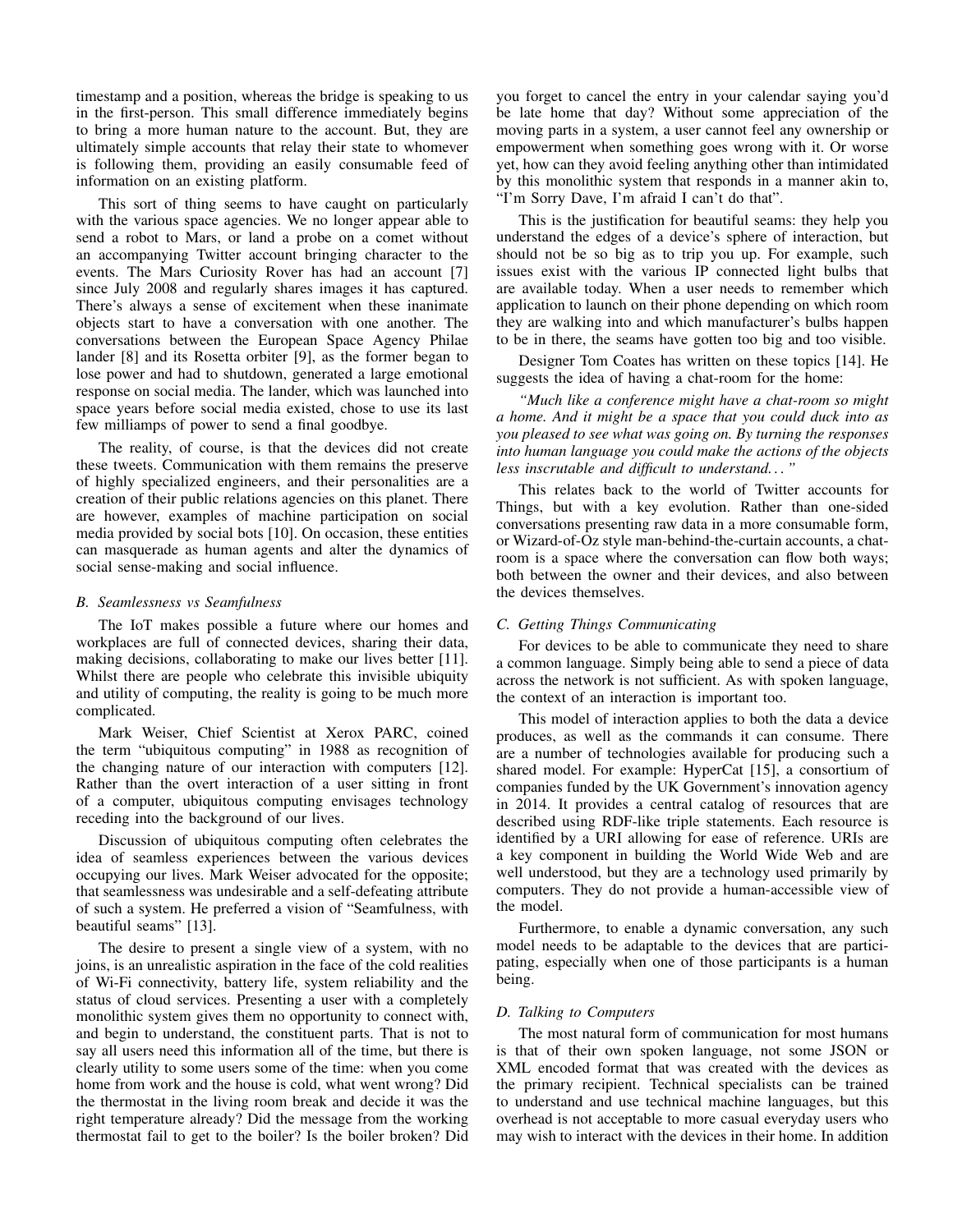to this, we are living in an age where talking to computers is becoming less the preserve of science fiction: Apple's Siri, OK Google, Microsoft Cortana all exist as ways to interact with the devices in your pocket. Amazon Echo exists as a device for the home that allows basic interaction through voice commands. This means that there is now a plausible expectation that an everyday person could interact with complex devices in their home in a natural conversational manner.

Natural Language Processing (NLP) is one of the key challenges in Computer Science [16]. In terms of speech understanding, correctly identifying the words being spoken is relatively a well-solved problem, but understanding what those words mean, what intent they try to convey, is still a hard thing to do.

To answer the question "Which bat is your favorite?" without any context is hard to do. Are we talking to a sportsperson with their proud collection of cricket bats? Is it the zookeeper with their colony of winged mammals? Or perhaps a comic book fan is being asked to choose between incarnations of their favorite super hero.

Context is also vital when you want to hold a conversation. Natural language (NL) is riddled with ambiguity. Our brains are constantly filling in gaps, making theories and assumptions over what the other person is saying. For humans and machines to communicate effectively in any such conversational home setting, it is important that contextual information can be communicated in a simple, but effective, manner. This must be achieved in a manner that is accessible to both the human and machine agents in this environment.

### III. CONTROLLED NATURAL LANGUAGE

To avoid a lot of the hard challenges of NLP, a CNL can be used. A CNL is a subset of a NL that uses a restricted set of grammar rules and a restricted vocabulary [17]. It is constructed to be readable by a native speaker and represents information in a structured and unambiguous form. This also enables it to be read and properly interpreted by a machine agent via a trivial parsing mechanism without any need for complex processing or resolution of ambiguity. CNLs range in strength from weaker examples such as simple style guides, to the strongest forms that are full formal languages with well-defined semantics. In our work, to identify a unifying language for both human and machine communication, we are focused on languages at the strong end of the scale, but we additionally wish to retain the requirement for maximal human consumability.

Ambiguity is a key issue for machine agents: whilst human readers can tolerate a degree of uncertainty and are often able to resolve ambiguity for themselves, it can be very difficult for a computer to do the same. CNLs typically specify that words be unambiguous and often specify which meaning is allowed for all or a subset of the vocabulary. Another source of ambiguity is the phrase or sentence structure. A simple example is concerned with noun clusters. In English, one noun is commonly used to modify another noun. A noun phrase with several nouns is usually ambiguous as to how the nouns should be grouped. To avoid potential ambiguity, many CNLs do not allow the use of more than three nouns in a noun phrase.

There are two different philosophies in designing a CNL. As mentioned previously a weaker CNL can be treated as a simplified form of NL with a stronger CNL as an English version of a formal language [18]. In the case of a simplified form of NL, it can allow certain degrees of ambiguity in order to increase human accessibility. It relies on standard NLP techniques, lexical-semantic resources and a domain model to optimize its interpretation.

The alternative is to treat a CNL as an entirely deterministic language, where each word has a single meaning and no ambiguity can exist. Whilst computationally very efficient, it can be hard for a human user unfamiliar with the particular lexicon and grammar to write it effectively. This is because it competes with the user's own intuition of the language. The closer a CNL is to corresponding NL, the more natural and easy it is to use by humans, but it becomes less predictable and its computational complexity increases. The converse is also true. The more deterministic the CNL is, the more predictable it is, but the more difficult it is for humans to use.

In summary, in the operational setting described in this paper a CNL is designed to support both human usage and machine processing. It provides:

- 1) A user-friendly language in a form of English, instead of, for example, a standard formal query language (such as SPARQL or SQL). Enabling the user to construct queries to information systems in an intuitive way.
- 2) A precise language that enables clear, unambiguous representation of extracted information to serve as a semantic representation of the free text data that is amenable to creating rule-based inferences.
- 3) A common form of expression used to build, extend and refine domain models by adding or modifying entities, relations, or event types, and specifying mapping relations between data models and terminology or language variants.
- 4) An intuitive means of configuring system processing, such as specifying entity types, rules, and lexical patterns.

A good balance between the naturalness and predictability of the CNL is fundamentally important, especially to the human users as the strength and formality of the language increases.

# *A. An Introduction to ITA Controlled English*

In previous research, we have proposed a specific CNL that is a variant of "Controlled English" known as ITA Controlled English, or just "CE" in shorthand [19]. This has been researched and developed under the International Technology Alliance (ITA) in Network and Information Science [20]. CE is consistent with First Order Predicate Logic and provides an unambiguous representation of information for machine processing. It aspires to provide a human-friendly representation format that is directly targeted at non-technical domainspecialist users (such as military planners, intelligence analysts or business managers) to enable a richer set of reasoning capabilities [21] [22].

We assert that CE can be used as a standard language for representation of many aspects of the information representation and reasoning space [23]. In addition to more traditional areas such as knowledge or domain model representation and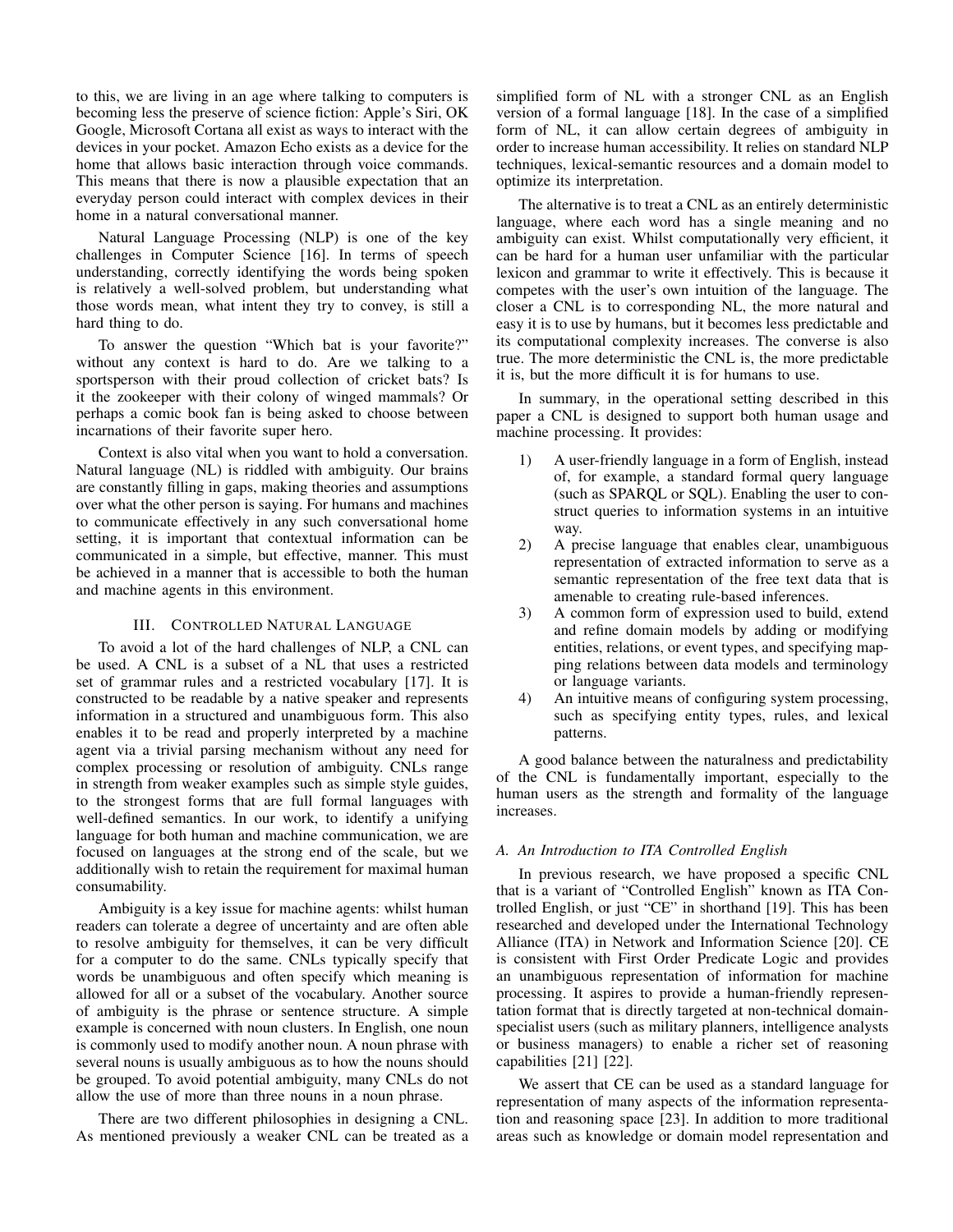corresponding information, CE also encompasses the representation of logical inference rules, rationale (reasoning steps), assumptions, statements of truth (and certainty) and has been used in other areas such as provenance [24] and argumentation [25].

In the remainder of this section we give a number of examples of the CE language. These are shown as embedded sentences in this style. All of these sentences are valid CE and therefore directly machine processable as well as being human readable.

The domain model used within CE is created through the definition of concepts, relationships and properties. These definitions are themselves written as CE conceptualise statements:

```
conceptualise a ˜ device ˜ D.
conceptualise an ˜ environment variable ˜ E.
```
These statements establish the concepts within the CE domain model enabling subsequent instances to be created using the same CE language:

there is an environment variable named 'temperature'.

A slightly more advanced example would be:

```
conceptualise a \tilde{ } controlling thing \tilde{ } C that
    is a device and
    \tilde{c} can control \tilde{c} the environment variable E.
```
This defines "controlling thing" as a sub-concept of "device" and that it can have a "can control" relationship with an "environment variable". This therefore allows statements such as:

# there is a controlling thing named 'thermostat' that can control the environment variable 'temperature'.

In the latter conceptualise statement, "can control" is an example of a CE verb singular relationship. Functional noun relationships can also be asserted:

```
conceptualise a ˜ device ˜ D that
   has the value E as \tilde{ } enabled \tilde{ }.
```
These two types of relationship construct allow a concept and its properties to be richly defined in CE whilst maintaining a strict subset of grammar. The use of verb singular and functional noun forms of properties provides a simple, but effective, mechanism to enable the conceptual model designer to use a language that is more natural and appealing to the human agents in the system.

The "is a" relationship used within conceptualise sentences defines inheritance of concepts, with multiple inheritance from any number of parents being a key requirement. It also allows any instance to be asserted as any number of concurrent concepts; an essential tool when attempting to capture and convey different contexts for the same information.

Whilst the examples given above are deliberately simplistic the same simple language constructs can be used to develop rich models and associated knowledge bases. The CE language has been successfully used in a wide range of example applications [26]. CE has been shown working with a reasonable number of concepts, relationships, queries and rules and has been used to model and interact with complex real-world environments with a high level of coverage and practical expressivity being achieved.

In our previous research into the application of the CE language we have observed that by gradually building up an operational model of a given environment, it is possible to iteratively define rich and complex semantic models in an "almost-NL" form that appeals to non-specialist domain users. For example, if the concept "device" was extended to include location information, the following query could be used to identify all devices of a particular type within a particular location:

```
for which D is it true that
   (the device D is located in the room V) and
   (the device D can measure
      the environment variable 'temperature') and
   (the value V = 'kitchen').
```
Note that we do not expect casual users to write CE queries of this complexity; the later conversational interaction section will show how users can do this in a more natural form.

The model can be extended with rules that can be used to automatically infer new facts within the domain. Whenever such facts are inferred the CE language is able to capture rationale for why a particular fact is held to be true:

```
the room 'kitchen'
   is able to measure
       the environment variable 'temperature' and
   is able to control
       the environment variable 'temperature'
because
   the thermometer 't1'
       is located in the room 'kitchen' and
       can measure
          the environment variable 'temperature' and
   the radiator valve 'v1'
       is located in the room 'kitchen' and
       can control
          the environment variable 'temperature'.
```
From these basic examples you can see how the CE language can be used to model the basic concepts and properties within a given domain (such as an operating environment for IoT devices). Through assertion of corresponding instance data and the use of queries and rules it is possible to define the specific details of any given environment. It should also be clear to the reader that whilst human-readable the core CE language is quite technical and does not yet meet the aspiration of a language that would appeal to everyday casual users. The language itself can be improved, and as reported in earlier research there is the ability to build incrementally usable layers of language on top of the CE core language [27]. However, in addition to all of these potential advances in the core language there is also a key innovation that has been recently developed, which is to build a rich conversational protocol on top of the CE language [28]. This provides a mechanism whereby casual users can engage in conversation with a CE knowledge base using their own NL in a manner similar to human-human conversation.

# *B. Conversational Interaction*

To enable a conversational form of CE, earlier research [29] has identified a requirement for a number of core interaction types based on speech-act theory: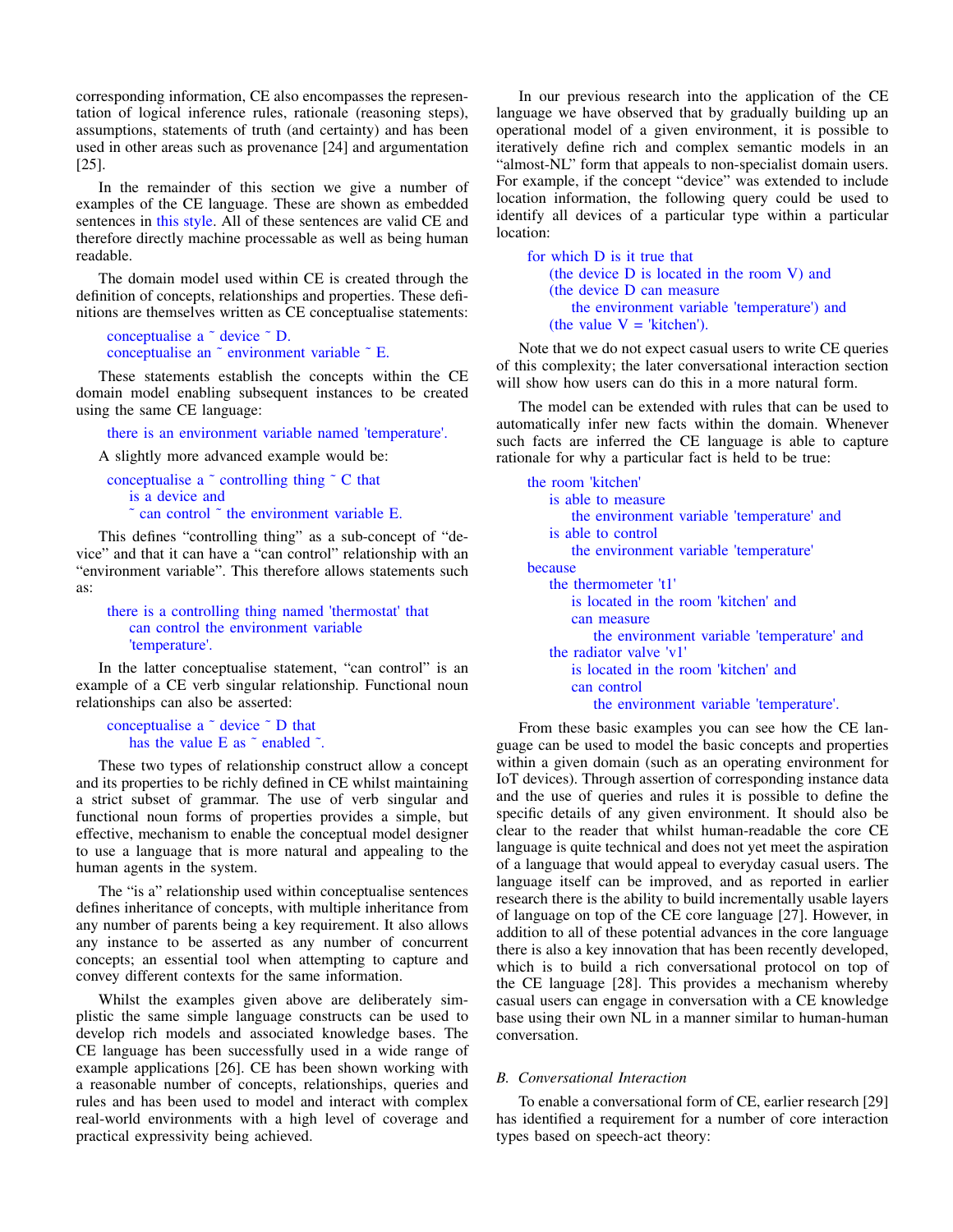- 1) A confirm interaction allows a NL message, typically from a human user, to be provided, which is then refined through interaction to an acceptable CE representation. This is useful for a human user who is perhaps not fully trained on the CE grammar. Through multiple such interactions, their experience builds and such interactions become shorter.
- 2) An ask/tell interaction allows a query to be made of the domain model and a well-formulated CE response given.
- 3) A gist/expand interaction enables the CE agent to provide a summary form ("gist") of a piece of CE, possibly adapted to a more digestible NL form. Such a gist can be expanded to give the underlying CE representation.
- 4) A why interaction allows an agent in receipt of CE statements to obtain rationale for the information provided.

This "conversational layer" in built within the core CE environment and is defined using the CE language. Within the CE model, these interactions are modeled as sub-types of the card concept.

```
conceptualise a \tilde{c} card \tilde{c} C that is an entity and
    has the timestamp T as \tilde{}} timestamp \tilde{}} and
    has the value V as \degree content \degree and
    \tilde{ } is to \tilde{ } the agent A and
    ˜ is from ˜ the agent B and
    \tilde{ } is in reply to \tilde{ } the card C.
```
The concept of an agent is introduced to represent the different parties in a conversation. This model provides a framework for such agents to interact by CE statements. By developing a conversational protocol using the CE language it enables the same language to be used for the domain in question (e.g., IoT devices in the home), as well as the act of communication. This means that agents with different operational domains can still communicate using a standard conversational model, so even if they cannot decode the items being discussed they are at least able to participate in the conversation. This idea is central to the proposed approach for conversationally enabled human and machine agents in an IoT context described in this paper.

#### *C. Agent and ce-store interaction*

In our ongoing experiments using the CE language we are able to define models, build knowledge bases, build machine agents and enable conversational interaction between them using some key components, which we will refer to here as cestore. The Java-based implementation of the full ce-store [30] is publically available from github and an additional javascriptbased version [31] is also available, specifically engineered to enable operation at the edge of the network, i.e., in a mobile browser environment.

For example, the domain model shown earlier in this paper is created through CE, (including the concepts, relationships and instances) and held within an instance of the ce-store, also referred to as a CE knowledge base. This store can either be maintained at a central point in the architecture, or distributed across systems through a federated set of separate ce-store instances. A centralized store provides a more straightforward system to maintain and ensures a single, shared model. Distributing the store allows for more localized processing to be done by the agents without having to interact with the system as a whole. Distributing the store also enables different agents to have different models, and for models to be rapidly extended "in the field" for only those agents which require those changes.

The choice of agent architecture influences how the store should be structured. When considering the types of conversation a chat-room for the home may need to support, there are two possible approaches.

- 1) The human user interacts with a single agent in the role as a concierge for the home. This agent uses the CE knowledge base to maintain a complete situational awareness of the devices in the home and is able to communicate with them directly (see Figure 3). Interactions between concierge and devices do not use CE; only the concierge has a CE knowledge base.
- 2) The human user interacts with each device, or set of devices, individually. There may still be an agent in a concierge style role, but conversations can be directed at individual devices of interest as required (see Figure 4). Here, the concierge and all devices can communicate using CE and all have their own CE knowledge bases.



Figure 3: The human user interacts (via CE) only with the concierge

Whilst the former would be sufficient to enable purely human-machine interaction, one of the goals of this work is to enable the human to passively observe the interaction of the devices in the home in order to help the human gain awareness of how the system is behaving. This will better enable the human user to see normal behavior over time and therefore prepare them for understanding anomalous situations when they arise.



Figure 4: The human user can interact (via CE) directly with all devices and with devices via the concierge

As such, the latter approach is more suited for these purposes, perhaps with a concierge agent who is additionally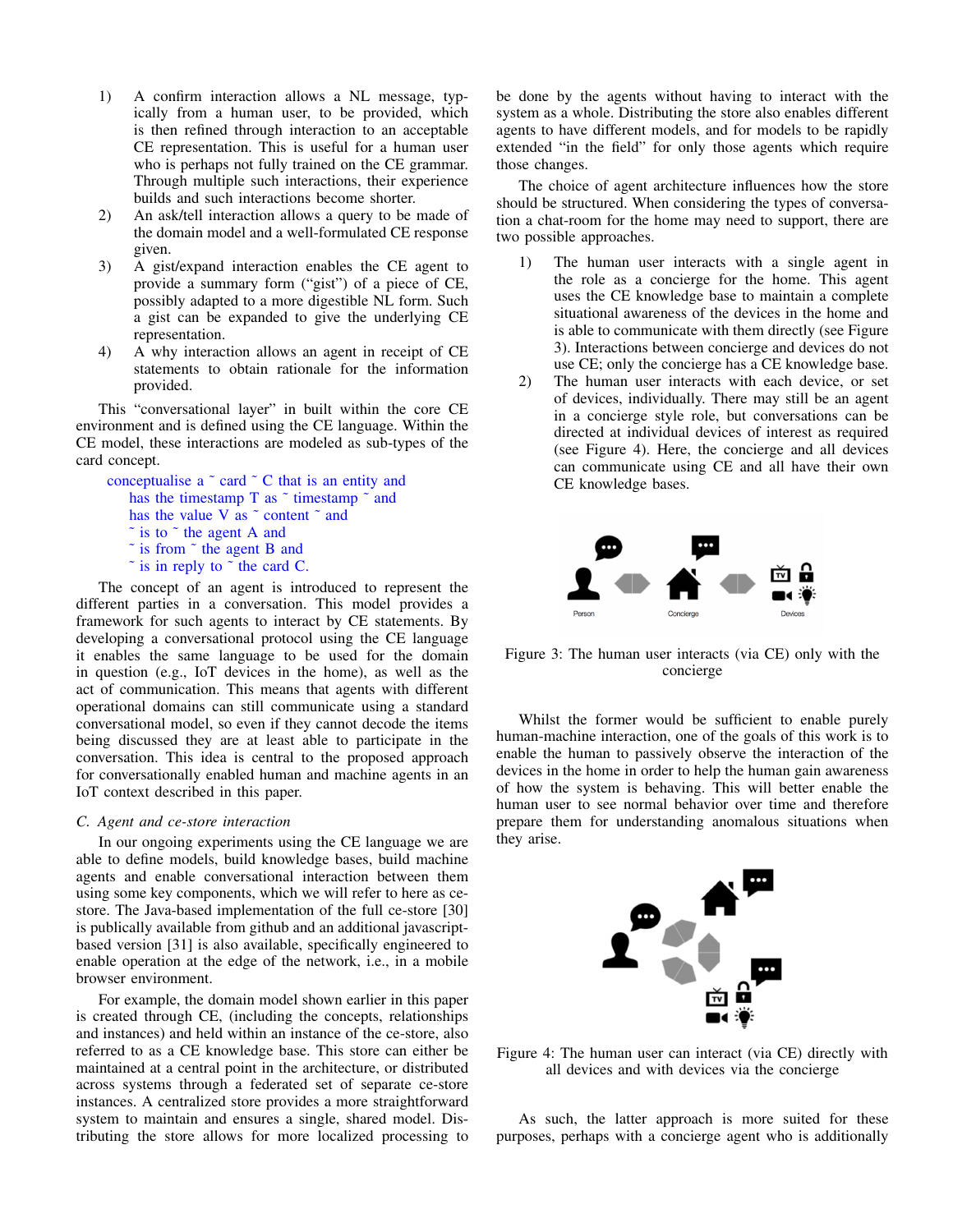maintaining the overall situation awareness from a machineprocessing perspective.

### *D. Modelling the Conversation*

In our proposed conversational homes setting there are a number of styles of interaction a human may wish to have with the devices in their home. This section considers four such styles and how they can be handled within a CE environment.

*1) Direct question/answer exchanges:* This is where a user makes a direct query as to the current state of the environment or one of the devices therein. For example: "What is the temperature in the kitchen?"

Through the existing conversational protocol and embedded simple contextual NL processing a machine agent is able to break down such a statement to recognize its intent. By parsing each word in turn and finding matching terms with the ce-store it can establish:

- it is a question regarding a current state ("What is  $\ldots$ ")
- it is regarding the temperature environment variable instance
- it is regarding the kitchen room instance

At this point, the machine agent has sufficient information to query the ce-store to identify what devices in the model are in the right location and capable of measuring the required variable. If such a device exists, it can be queried for the value and reported back to the user. Otherwise, a suitable message can be returned to indicate the question cannot be answered, ideally conveying some indication of why not.

If the question is ambiguous, for example by omitting a location, the agent can prompt the user for the missing information. The concept of ambiguity for this kind of question is also captured in CE, for example by stating that for such an environment variable a location must be specified, perhaps even with a default location that can be assumed. With this knowledge available in CE the agent is able to determine that extra information is still required and can request this from the user as part of the conversation. The agent maintains information regarding the state of the conversation such that prompts can be made without requiring the user to repeat their entire question with the additional information included. By using the conversational protocol on top of the core CE language the human user and the device are able to converse in NL, for example:

User: *What is the temperature?* Agent: *Where? I can tell you about the kitchen, the hall and the master bedroom.*

User: *The kitchen.*

Agent: *The temperature in the kitchen is 22C*

Other simple question types can be handled in this way, such as "where is...".

*2) Questions that require a rationale as response:* This is where a user requires an explanation for a current state of the system "Why is the kitchen cold?"

As with a direct question, an agent can parse the question to identify:

• it is a question asking for a rationale ("Why is  $\dots$ ")

- it has a subject of kitchen
- it has a state of cold that, through the CE model, is understood to be an expression of the temperature environment variable.

To be able to provide a response, the model supports the ability to identify what can affect the given environment variable. With that information it can examine the current state of the system to see what can account for the described state. For example, "the window is open" or "the thermostat is set to 16C".

*3) An explicit request to change a particular state:* This is where a user, or a machine agent, makes an explicit request for a device to take an action "Turn up the thermostat in the kitchen"

To identify this type of statement, the model maintains a set of actions that can be taken and to what devices they can be applied. By incrementally matching the words of the statement against the list of known actions, a match, if it exists, can be identified. Further parsing of the statement can identify a target for the action.

conceptualise an ˜ action ˜ A that  $\tilde{ }$  is reversed by  $\tilde{ }$  the action B and ˜ can affect ˜ the controlling thing M. if (the action A is reversed by the action B) then (the action B is reversed by the action A).

This demonstrates the ability to define a rule. These are logic constructs with premises and conclusions that get evaluated by the ce-store against each new fact added. Where a match in the premises is found, new facts are generated using the conclusions (with corresponding rationale). In this simple case it allows two-way relationships to be established without having to explicitly define the relationship in both directions.

there is an action named 'turn on'. there is an action named 'turn off'. the action 'turn on' is reversed by the action 'turn off'.

When a device receives an action, the trigger concept can be used to chain further sequences of actions that should occur. For example, when applied to a thermostat, the action "turn up" should trigger the action "turn on" to be applied to the boiler.

there is a trigger named ' tr1' that has 'turn up' as action and has 'boiler' as target device and has 'turn on' as target action.

the thermostat 'ts1' will respond to the trigger 'tr1'.

There is a natural point of contact here, with the popular 'If This Then That' framework (IFTTT) [32], specifically in that the use of conversational interactions could provide a nice way to implement IFTTT functionality. In future work we may consider the extent to which CE could be applied in IFTTT scenarios, and used to support a user-friendly form of programming for real-world objects, devices and situations.

*4) An implicit desire to change a state:* The styles considered so far have been explicit in their intent. There is another form whereby a statement is made that states a fact, but also implies a desire for an action to be taken.

This relies on Grice's Maxim of Relevance [33]. In the context of a conversation with the devices in a house, a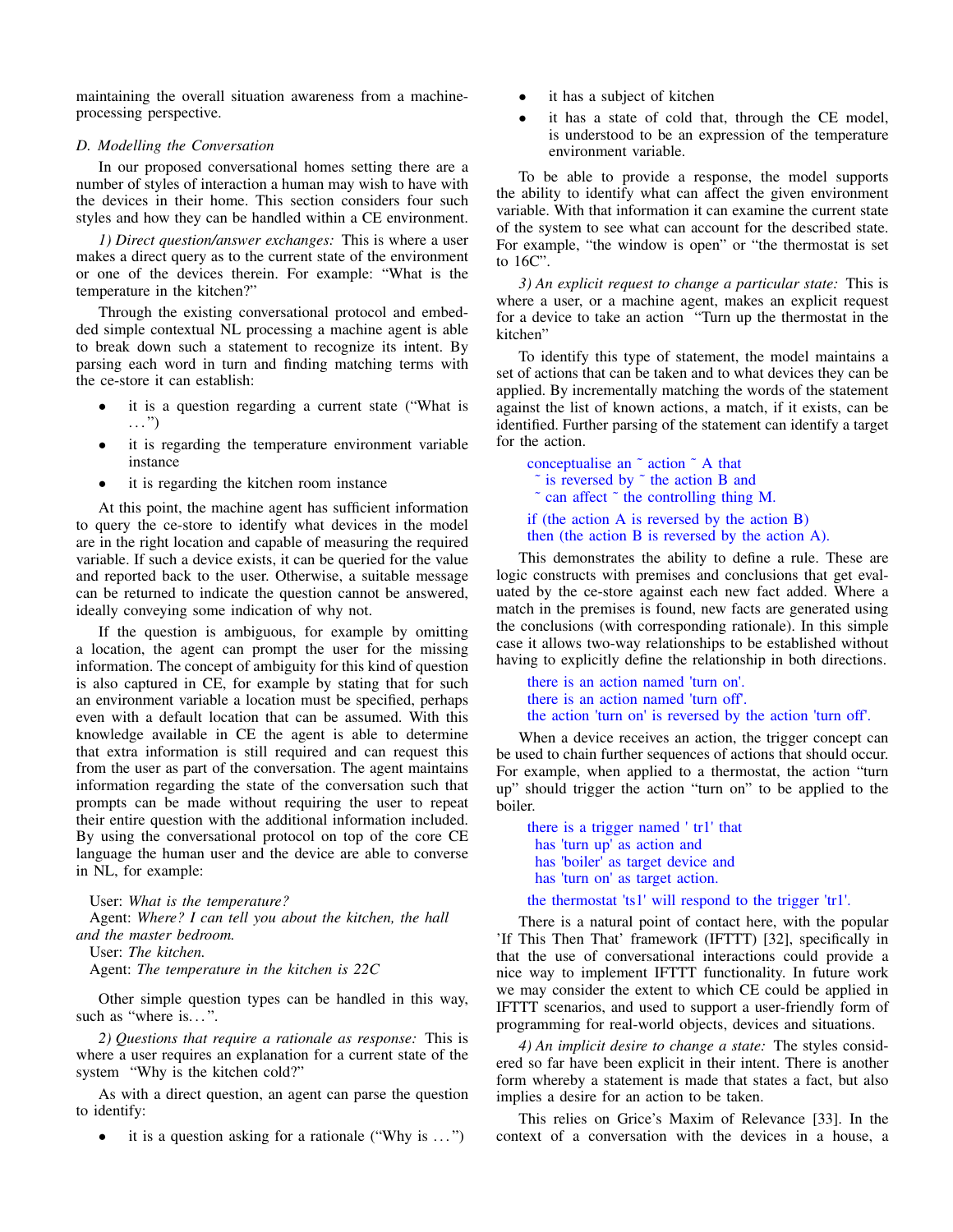statement such as "I am cold" should be taken as a desire for it to be warmer. The underlying information that can allow this Gricean inference to be implemented by machine agents using a simple algorithm is shown below:

there is a physical state named 'cold' that is an expression of the environment variable 'temperature' and has 'warmer' as desired state. there is a desired state named 'warmer' that

has 'temperature' as target and has 'increase' as effect.

Once the intention of the statement has been identified, the store can be queried to find any actions that satisfy the requirement. These actions can then be offered as possible responses to the statement, or possibly automatically enacted.

Through these four simple dialogue examples we have demonstrated that through the use of a CE knowledge base and a set of machine agents using the conversational protocol a human user could carry out basic interactions with the devices in their home (human-machine). We have also shown how those devices convey key information back to the user, or ask follow on questions to elicit additional information (machinehuman). These same interactions using the same CE language can be used to enable direct communications between machine agents regardless of human involvement (machine-machine). Whilst we have not explicitly demonstrated human-human communication it is clear that this can easily be supported within a system such as this, for example, by enabling different human users within the home to use the same chat environment to converse with each other directly and then easily direct their questions or actions to machine agents when needed.

It is the use of this common human-readable CE language that enables the passive observation of system state and agent communications at any time without development of special tooling to convert from machine specific representation formats to something that human users can directly read. The CE language enables machine or human users to change or extend the conceptual models against which the system is operating as well as allowing them to define new knowledge, queries or rules.

Whilst it would be possible to demonstrate the same capabilities using more traditional Semantic Web languages they would be aimed at machine processability rather than human consumability and would therefore require additional components to be developed to allow conversational interaction and the inclusion of the human users in the conversation.

### IV. EVALUATION

As set out in the introduction, our hypothesis is that CNL can enable machine-machine, machine-human, humanmachine and human-human interaction in a dynamic environment. The previous section has given illustrative examples of how we envisage the approach working in a range of use cases. Through a series of experiments, we are building an evidence base to show the feasibility and effectiveness of the approach, in two respects: (i) that humans without any significant degree of training are able to engage in dialogues using a combination of NL and CNL; and (ii) that the approach supports environments that can rapidly evolve to accommodate new devices and capabilities as they are encountered.

To gather evidence for (i), we have to date run a series of trials in controlled conditions, focusing on the proposition that users with little or no training in the use of CE can productively interact with CE-enabled agents. We reported the results of the first of these studies in [29]. Twenty participants (undergraduate students) were assigned a task of describing scenes depicted in photographs using NL, and given feedback in the form of CE statements generated via NLP by a software agent. The agent had been constructed rapidly to perform simple bag-of-words NLP with a lexicon provided by having four independent people provide scene descriptions in advance of the experiment. The results were promising; from 137 NL inputs submitted by the 20 subjects, with a median of one sentence for each input, a median of two CE elements was obtained by NLP for each input. In other words, with no prior training in the use of CE or prior knowledge of the domain model constructed for the scenes, users were able to communicate two usable CE elements (typically an identified instance and a relationship) per single-sentence NL input.

The ability of the CE agent to extract meaningful elements from the user's input and confirm these in CE form was constrained by the rapid manner in which the background domain knowledge base had been constructed. In effect, the agent's limited knowledge about the world led to results that were characterized by high precision, but relatively low recall, since the agent was engineered only to be "interested" in a narrow range of things. In this respect, however, we see these results as applicable to our "conversational homes" scenarios, where the concerns of home-based devices and the affordances users expect them to provide will be similarly narrow. Further experiments are planned in settings more closely aligned with the examples in the previous section.

In terms of our requirement (ii), that the approach supports environments which can rapidly evolve to accommodate new devices and capabilities as they are encountered, we have constructed and demonstrated experimental prototypes for sensing asset selection for users' tasks, as described in [34]. Again, while these prototypes are not exactly aligned with the scenario of home automation (instead being more concerned with sensing systems such as autonomous aerial vehicles and ground systems) these experiments have shown that the CEbased approach supports the rapid addition of new knowledge. This includes not only of types of asset, but also of asset capabilities (that can be used to match assets to tasks). In many ways, the home setting is simpler than, say, an emergency response or search-and-rescue scenario, so we believe that the positive outcomes of these experiments are translatable into the domestic context.

An arguable difference between the home versus emergency response or search-and-rescue settings is the degree of training that a user can reasonably be expected to have obtained in the use of the available devices. In the home setting, this must always be minimal. In the other setting, however, minimal training is still desirable, since users should not necessarily be experts in the operation of sensing systems [35]. In any case, we argue that this usability point is addressed under (i) above. Also, in many cases, the addition of knowledge about new devices and their capabilities will typically be provided by the originators of the devices rather than end-users, though our approach does not preclude a "power" user from providing additional knowledge to their local environment.